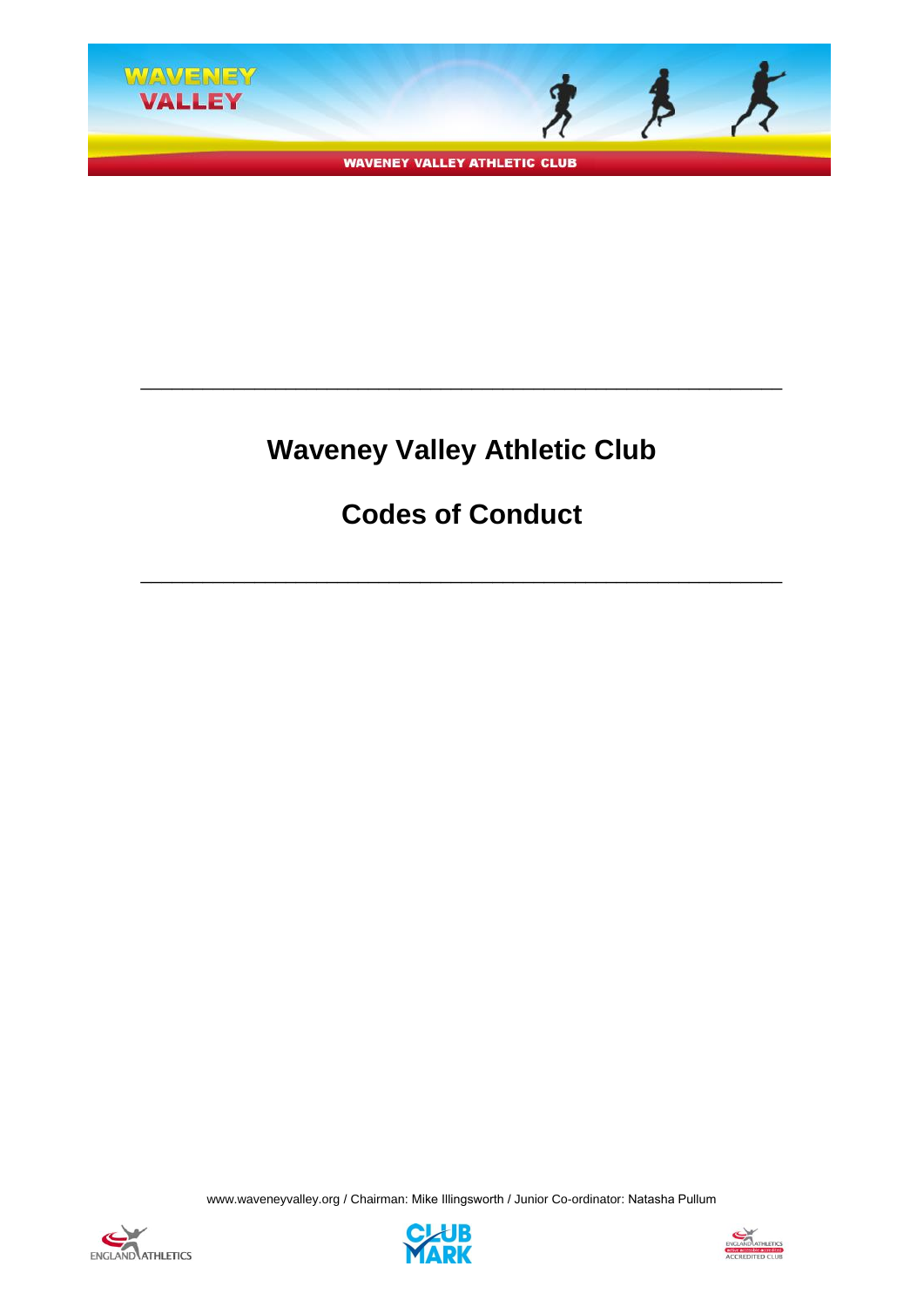

## **Contents**

- The Club Code of Conduct
- Junior Code of Conduct (Junior's version)
- Junior Code of Conduct (Parent's version)
- Parent's Code of Conduct
- Coach's Code of Conduct
- Technical Official Code of Conduct
- Equity policy statement and Anti Bullying and Safeguarding policies
- Discipline and Appeals





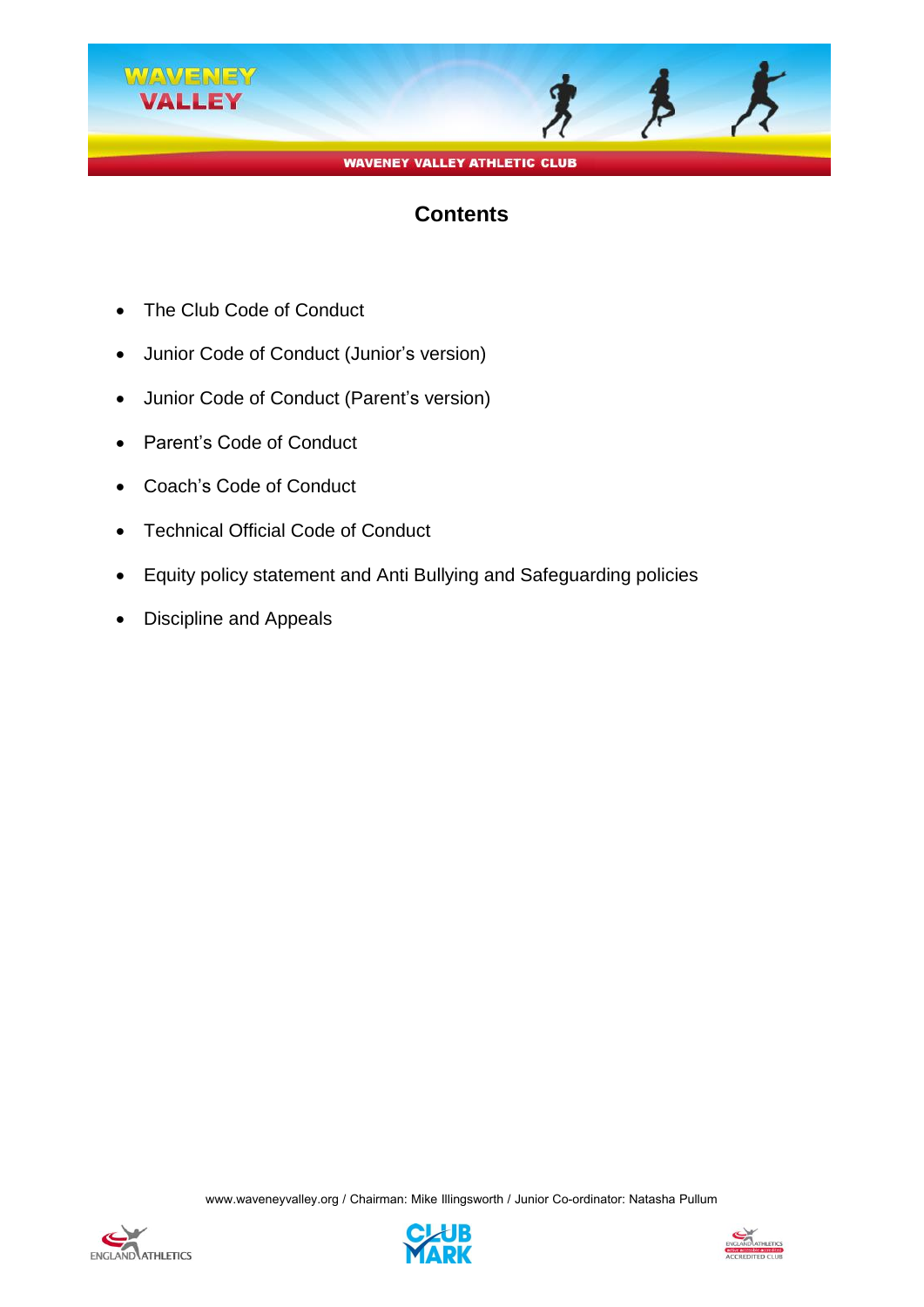

## **The Club Code of Conduct**

#### **The club will:**

Adopt National policies and codes of conduct in relation to athlete's welfare

Appoint at least one designated Welfare Officer to act as first point of contact in cases of concern about athlete's welfare

Ensure that all coaches and volunteers hold appropriate qualifications and have undertaken the appropriate checks (e.g. CRB), and have access to recommended training in welfare and safeguarding

Ensure that all club officers, coach's and volunteers act responsibly and set a good example to all members

Treat all members equally and fairly, regardless of race, ethnic origin, creed, colour, disability, sex, sexual preference, religion, and political or other beliefs

Consistently promote positive aspects of Athletics such as fair play and never condone rule violations

Challenge inappropriate behaviour and language by others

Place the welfare and safety of the athlete above all other considerations including the development of performance

Report any suspected misconduct by club officials, coach's, technical officials or other people involved in Athletics to the Club, Regional, National or UKA Welfare Officer as soon as possible

Adopt the UKA/England Athletics policies and procedures contained within 'Safeguarding and Protecting Children and Vulnerable Adults in Athletics'





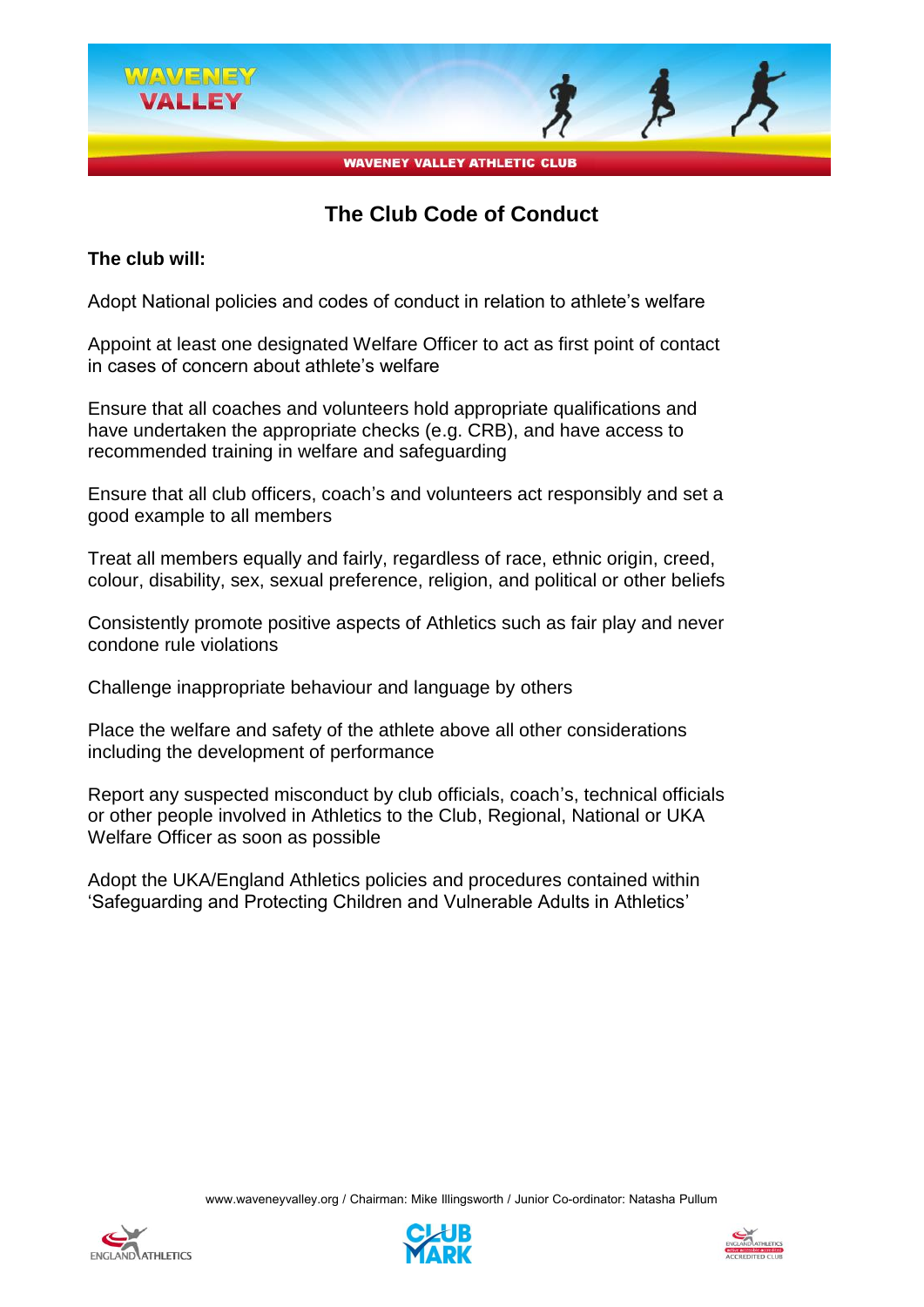

## **Junior Code of Conduct (Junior's version)**

#### **All junior club members will:**

Be nice to everybody who attends, especially new members

Stay in the area that you are training in

Wear something you are able to do sport in

Show respect to everyone

Not put yourself or others in danger

Play fairly and include others

Not be a sore loser

Ask a coach if you need something or don't understand, as they will be able to help you

Never swear, use bad language or shout at others. Never push, kick or threaten others. Never be nasty, bully or deliberately distract others at training or any event.

Please tell a coach if you have any suggestions or complaints

Follow these rules at all times





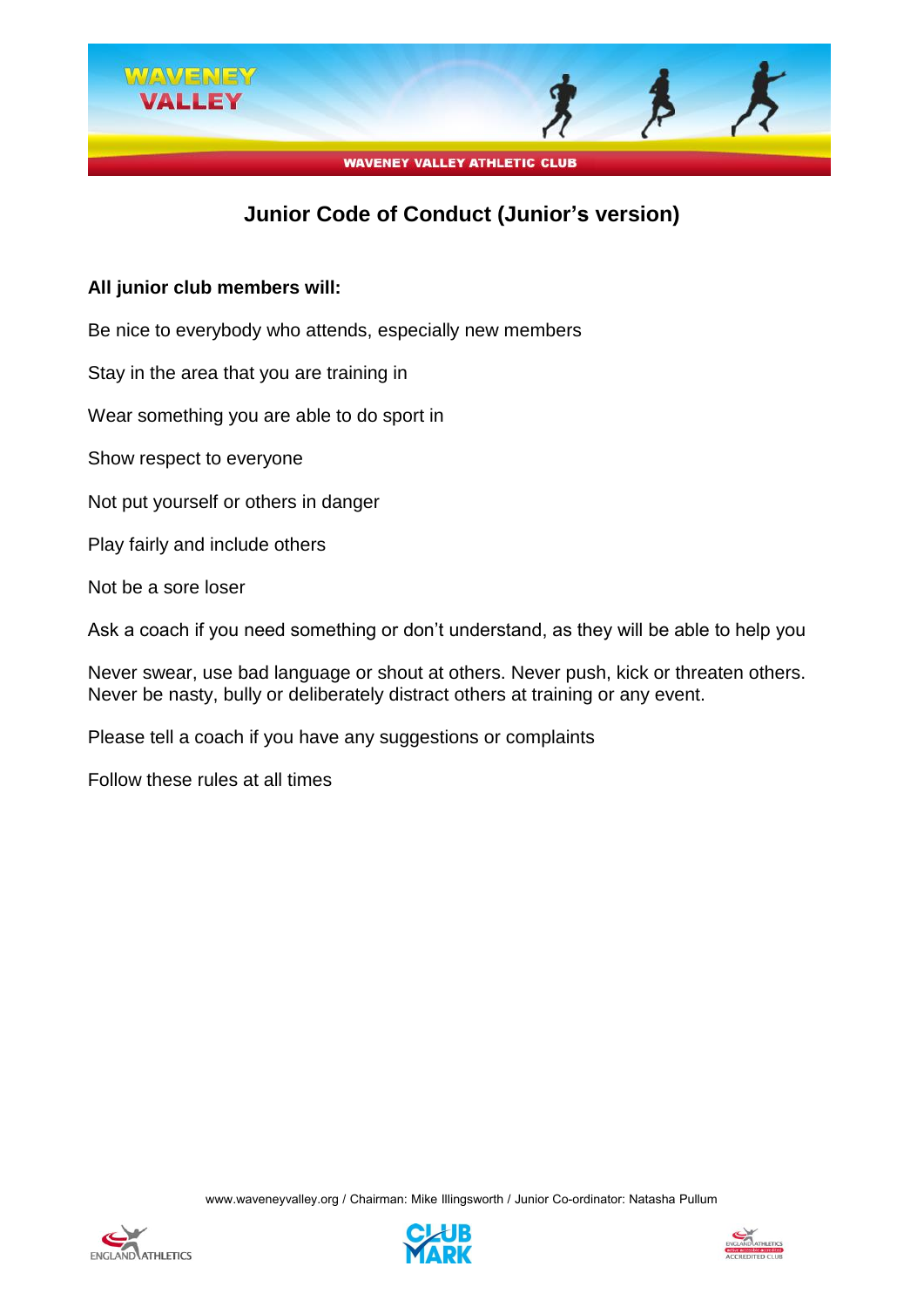

## **Junior Code of Conduct (Parent's version)**

Waveney Valley Athletic Club is fully committed to safeguarding and promoting the wellbeing of all its members. The club believes that it is important that members, coaches, administrators and parents associated with the club should, at all times, show respect and understanding for the safety and welfare of others. Therefore, members are encouraged to be open at all times and to share any concerns or complaints that they may have about any aspect of the club with Michaela Gooch or James Gooch (Welfare Officer).

Sports clubs for young people should offer a positive experience where they can learn new things in a safe and positive environment.

#### **As a member of the Club, your child is expected to:**

- Always listen carefully to what their Coach is asking them to do, particularly when talking about safety.
- Always try their best at competitions, and in training.
- Be loyal and give others a second chance
- Be friendly and particularly welcoming to new members.
- Be supportive and committed to other team members.
- Not get involved in inappropriate peer pressure and push others into something they do not want to do.
- Keep within the defined boundary of the playing/coaching area.
- Play within the rules and respect the official and their decisions.
- Take care of equipment owned by the club.
- Respect the rights, dignity and worth of all participants regardless of age, gender, ability, race, cultural background or religious beliefs or sexual identity.
- Refrain from the use of bad language or racial/sectarian references.
- Refrain from bullying including using social media, chat-rooms or texting.
- Refrain from rough and dangerous play.
- Keep to agreed timings for training and competitions or inform their coach or team manager if they are going to be late.
- Wear suitable kit for training and competitions, as agreed with the coach/team manager.
- Not smoke, consume alcohol or drugs (or be under the influence of) whilst on club premises, training, or at competitions.
- Show respect to other members/coach's and display team spirit.
- Keep themselves safe.
- Report inappropriate behaviour or risky situations.
- Play fairly and be trustworthy.
- Show appropriate loyalty and be gracious in defeat.
- Challenge or report the bullying of your peers.
- Respect opponents.
- Not cheat or be violent/aggressive.
- Make their club a **fun** place to be.





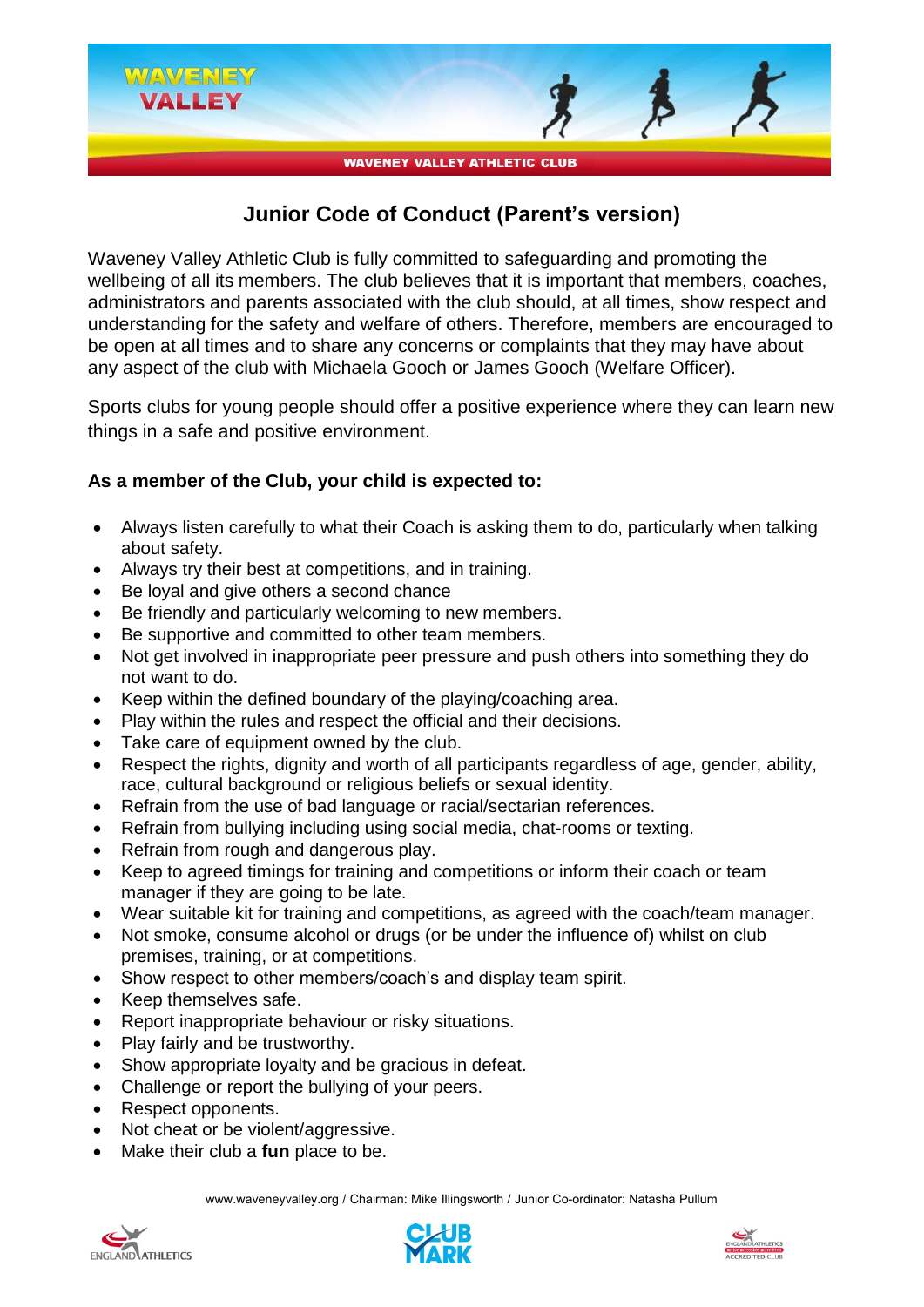

#### **Your child will have the right to:**

- Be safe and happy at the Club.
- Be listened to.
- Be respected and treated fairly.
- Privacy.
- Enjoy athletics in a protective environment.
- Be protected from abuse by other members or outside sources.
- Participate on an equal basis, appropriate to their ability.
- Experience competition and the desire to win.
- Be believed.
- Ask for help.

If a coach believes that a child is behaving in an unacceptable way they will issue a verbal warning, thereby giving the child the opportunity to address their behaviour. If the child continues to act in a way that is disrespectful or unsafe the coach will ask them to sit out for the remaining session. If a child has been asked to sit out the Junior Co-ordinator will bring this to the attention of the parent or guardian verbally or in writing. If unacceptable behaviour continues, the Club may refuse the child continued membership on the grounds of unacceptable behaviour.

Any misdemeanours and general misbehaviour will be addressed by the immediate coach and reported verbally to the Junior Co-ordinator. Persistent misbehaviour may result in termination of membership from the Club. Parents will be informed at all stages.

Membership termination can be appealed with final decisions taken by the Club committee or referred to the National Governing Body.





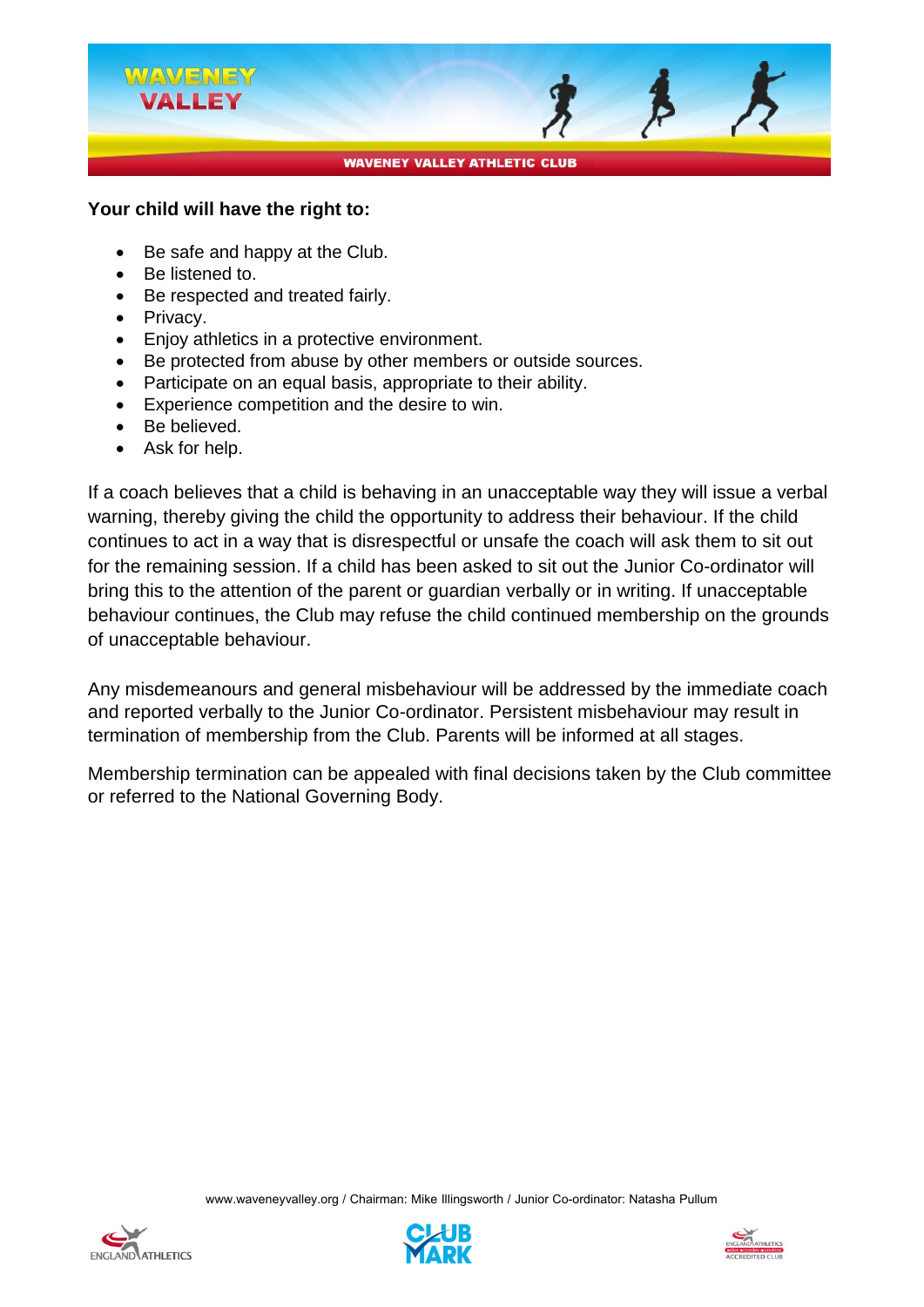

## **Parent's Code of Conduct**

#### **All junior club members Parents/Guardians will:**

Encourage their child to learn the rules and play/compete within them

Discourage unfair play/competition and arguing with officials

Help their child to recognise good performance, not just results

Set a good example by recognising fair play and applauding the good performances of all

Never force their child to take part in Athletics

Never undermine the Coaches or coach their child from the side during training

Never punish or belittle a child for losing or making mistakes

Publicly accept officials' judgements

Support their child's involvement and help them to enjoy Athletics

Use correct and proper language at all times





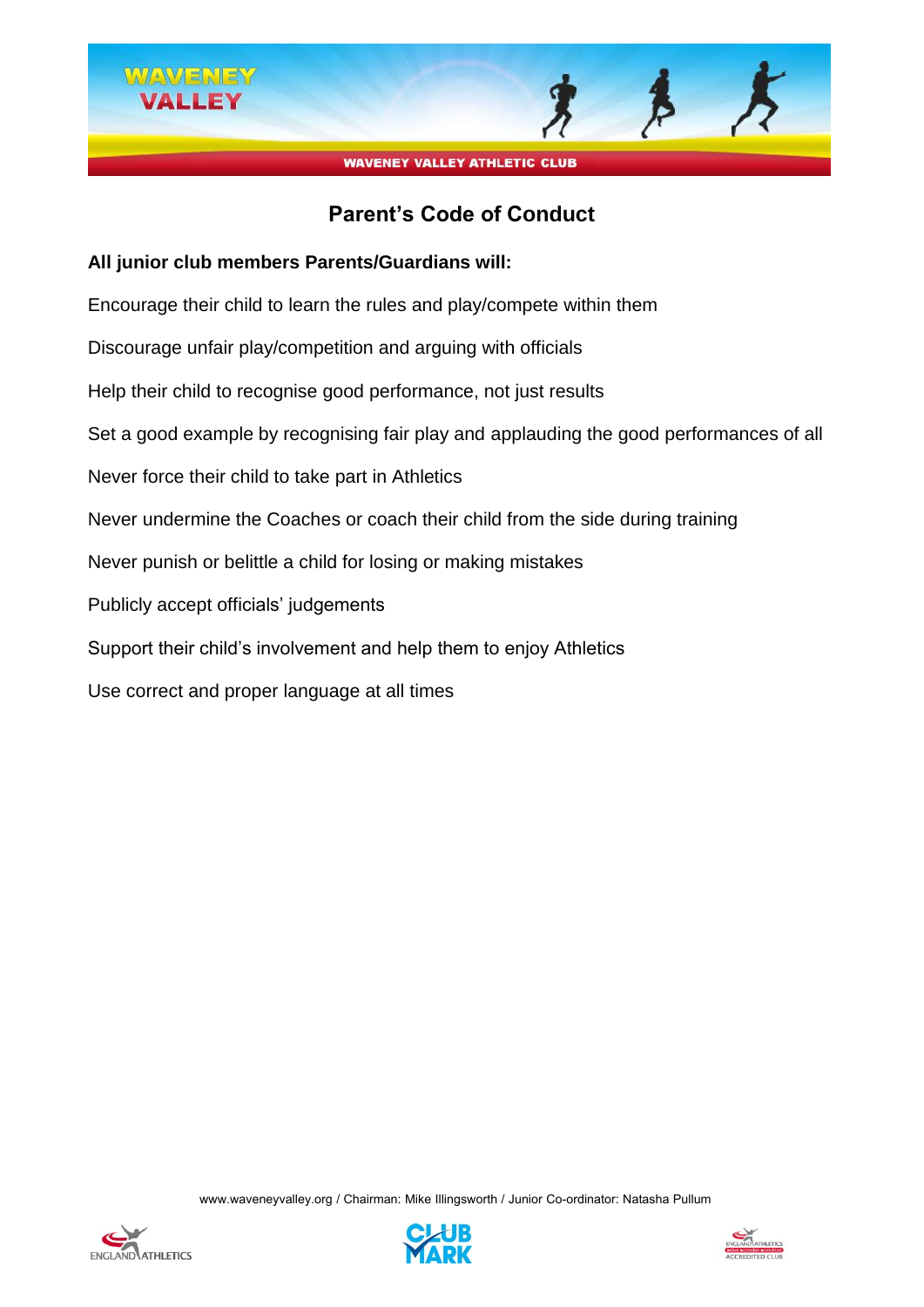

## **Coach's Code of Conduct**

#### **All Coaches, Assistant Coaches, Leaders and Volunteers will:**

- Respect the rights, dignity and worth of every athlete and others involved in athletics and treat everyone equally
- Place the welfare and safety of the athlete above the development of performance
- Be appropriately qualified including obtaining CRB clearance, update your licence and education as and when required by UKA and adhere to the terms of the coaching licence
- Ensure that activities directed or guided are appropriate for the age, maturity, experience and ability of the individual athlete
- At the outset clarify with athletes (and where appropriate, with parents or carers) exactly what it is that is expected of them and what athletes are entitled to expect from you
- Never try to recruit, either overtly or covertly, athletes who are already receiving coaching. If approached by an athlete receiving coaching refer immediately to the coach currently providing coaching support
- Try to observe a recommended maximum ratio of 1 coach to 12 athletes at a training session or work in partnership with another coach/coaching assistant.
- Cooperate fully with others involved in the sport such as technical officials, team managers, other coaches, doctors, physiotherapists, sport scientists and representatives of the governing body in the best interests of the athlete
- Consistently promote positive aspects of the sport such as fair play and never condone rule violations or the use of prohibited or age-inappropriate substances
- Encourage and guide athletes to accept responsibility for their own performance and behaviour
- Develop appropriate working relationships with athletes based on mutual trust and respect, especially with those athletes under 18 years or vulnerable adults
- Not follow/friend athletes under the age of 18 on social media including but not limited to Facebook, Instagram, Whatsapp etc – contact with athletes should be through parents unless exceptional circumstances
- Not exert undue influence to obtain personal benefit or reward
- Strictly maintain a clear boundary between friendship and intimacy with athletes and not conduct inappropriate relationships with athletes. Relationship with athletes can cause significant problems for other team members, raising concerns of favouritism and/or victimisation should the relationship later end
- NOT allow an intimate personal relationship to develop between themselves and any athlete aged under 18 years. Any violation of this could result in a coach licence being withdrawn. It may also be a criminal offence to conduct a relationship with an athlete aged under 16 years. It may also be a violation of the coaching licence to form an intimate personal relationship with a vulnerable adult being coached
- Act with dignity and display courtesy and good manners towards others
- Avoid swearing and abusive language and irresponsible behaviour including behaviour that is dangerous to themselves or others, acts of violence, bullying, harassment and physical and sexual abuse
- Challenge inappropriate behaviour and language by others





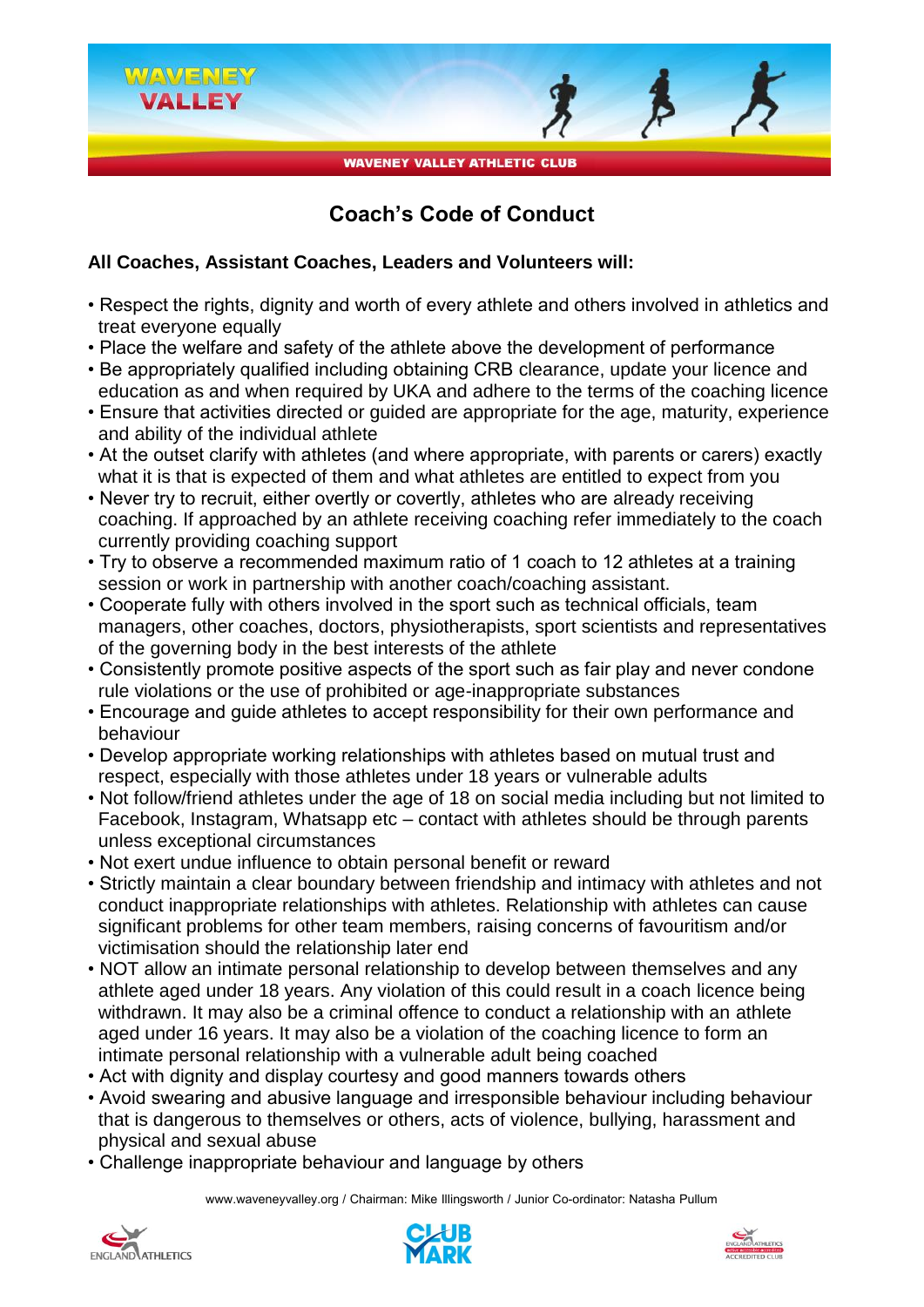

- Be aware that their attitude and behaviour directly affects the behaviour of athletes under your supervision
- Never engage in any inappropriate or illegal behaviour
- Avoid destructive behaviour and leave athletics venues as found
- Not carry or consume alcohol to excess and/or illegal substances.
- Avoid carrying any items that could be dangerous to themselves or others excluding athletics equipment used in the course of athletics activity

In addition, Coaches should follow these guidelines on best coaching practice, in particular with young athletes or with vulnerable adults:

- Avoid critical language or actions, such as sarcasm which could undermine an athlete's self esteem.
- Avoid spending time alone with young athletes unless clearly in the view of others to protect both themselves and the young athlete. In special circumstances, for example when coaching elite young athletes, one to one coaching sessions may form part of the required training schedule. In this circumstance, parental/guardian consent must be sought and obtained prior to sessions taking place. The coach must inform the parent/guardian of the venue for training and an emergency contact number should by provided by both the coach and parent/guardian.
- Avoid taking young athletes alone by car
- Never invite a young athlete alone into their home
- Never share a bedroom with a child
- Always explain why and ask for consent before touching an athlete to demonstrate
- Ensure that parents/carers know and have given consent before taking a young athlete away from the usual training venue
- Work in same-sex pairs if supervising changing areas
- Respect the right of young athletes to an independent life outside of athletics
- Report any accidental injury, distress, misunderstanding or misinterpretation to the parents/carers and club Welfare Officer as soon as possible.
- Report any suspected misconduct by other coaches or other people involved in athletics to the Club, Regional, National or UKA Welfare Officer as soon as possible





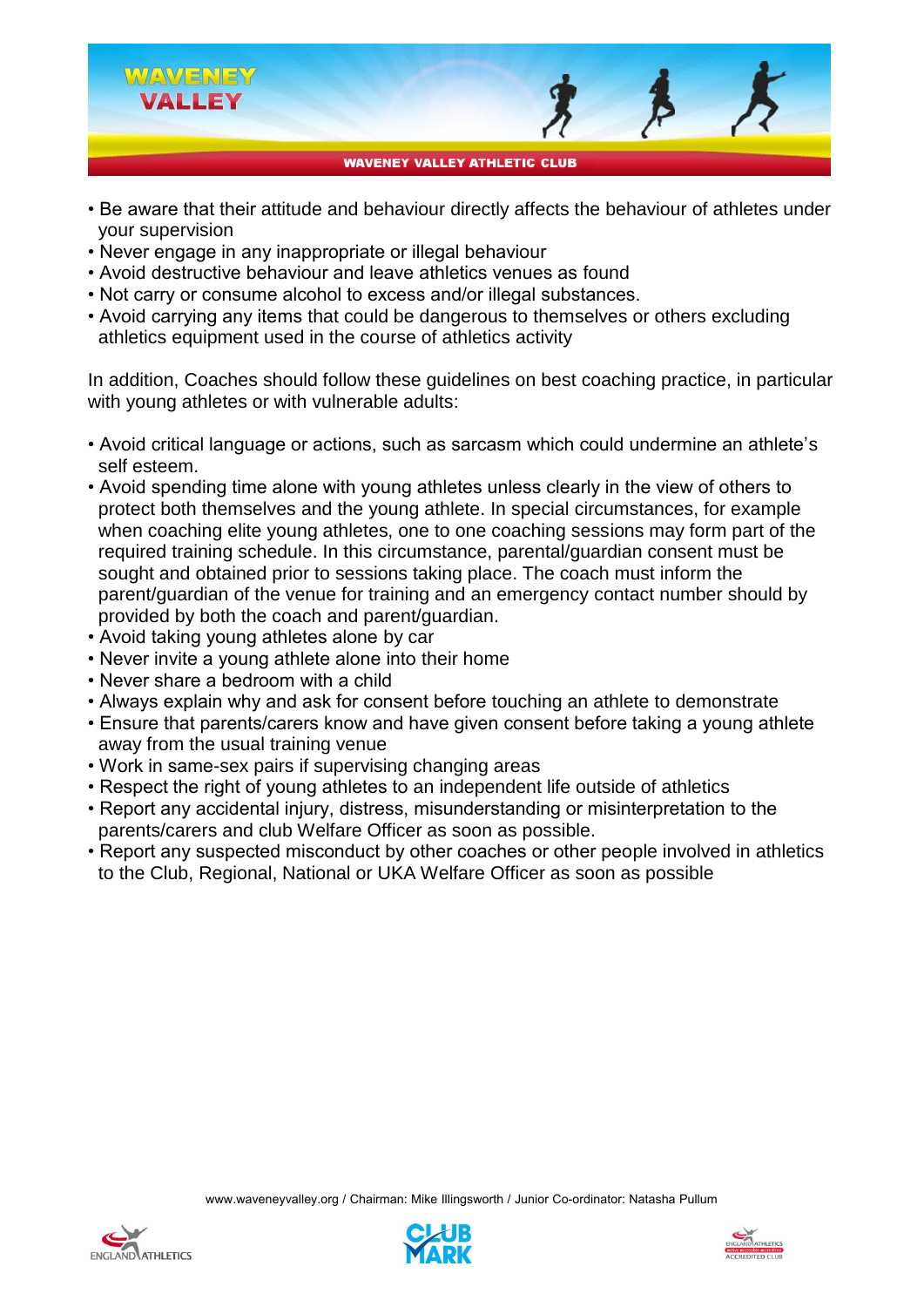

# **Officials/Technical Officers Code of Conduct**

#### **All the Clubs Officials/Technical Officers will:**

- Respect the rights, dignity and worth of every athlete and others involved in athletics and treat everyone equally.
- Be appropriately qualified including obtaining CRB clearance, update their licence and training as and when required by UKA and adhere to the terms of the technical officials licence
- Keep up to date with any changes in the relevant competition rules and seek the advice of others if necessary
- Ensure that activities they direct or guide are appropriate for the age, maturity, experience and ability of the individual athlete
- At the outset clarify with athletes (and where appropriate, with parents or carers) exactly what it is that is expected of them and what athletes are entitled to expect
- Cooperate fully with others involved in the sport such as other technical officials, competition providers/organisers, team managers, coaches, and representatives of the g governing body in the provision of fair and equitable conditions for the conduct of athletics events under the relevant rules of competition.
- Act in a decisive, objective but friendly manner in their interaction with other officials, athletes, coaches and spectators and carry out your duties in an efficient and nonabrasive manner.
- Consistently promote positive aspects of the sport such as fair play and never condone rule violations or the use of prohibited or age-inappropriate substances
- Never smoke whilst officiating or consume alcoholic beverages to a degree that it affects their ability or competence to undertake their officiating duties.
- Be fully prepared for the officiating task that is assigned to them
- Dress appropriately, to the standard and nature of the competition as outlined by the relevant officials committee
- Arrive in good time for the competition and report to the official in charge
- Conduct the event in accordance with the rules and with due respect to the welfare of the athlete
- Work in a spirit of cooperation with other officials and do not interfere with their responsibilities
- Offer guidance and support to less experienced officials whenever appropriate
- Encourage and guide athletes to accept responsibility for their own performance and behaviour
- Not exert undue influence to obtain personal benefit or reward
- Strictly maintain a clear boundary between friendship and intimacy with athletes and not conduct inappropriate relationships with athletes. Relationship with athletes can cause significant problems for other athletes, coaches and team members, raising concerns of favouritism and/or victimisation should the relationship later end.
- In particular, NOT allow an intimate personal relationship to develop between themselves and any athlete aged under 18 years. Any violation of this could result in a technical official's licence being withdrawn. It may also be a criminal offence to conduct a





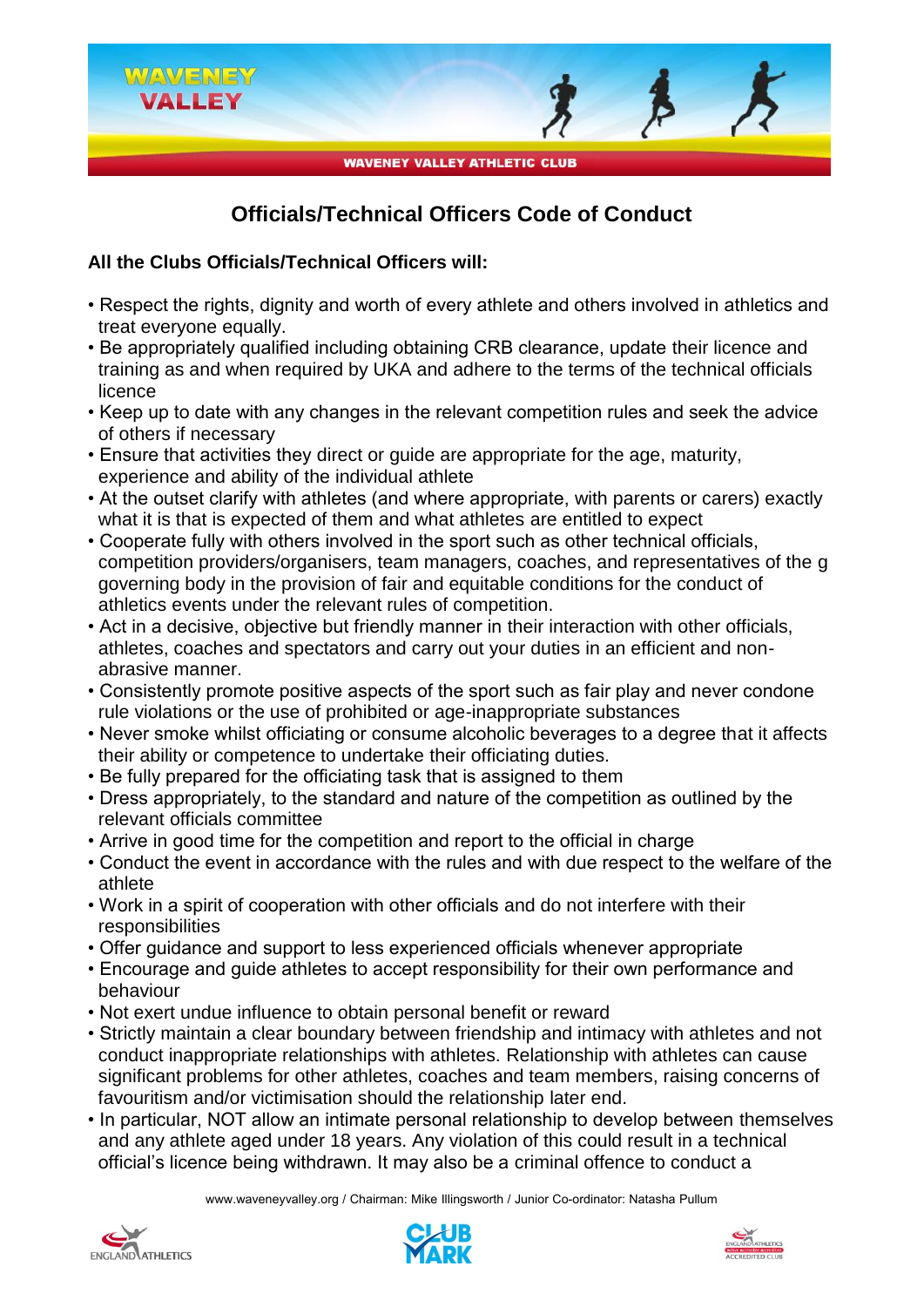

 relationship with an athlete aged under 16 years. It may also be a violation of their technical officials licence to form an intimate personal relationship with a vulnerable adult judged/officiated by them

• It is also strongly recommended that they do not allow intimate relationships to develop between themselves and athletes judged by them aged over 18 years

As a responsible Technical Official, when participating in or attending any athletics activities, including training/coaching sessions and competition events they will:

- Act with dignity and display courtesy and good manners towards others
- Avoid swearing and abusive language and irresponsible behaviour including behaviour that is dangerous to themselves or others, acts of violence, bullying, harassment and physical and sexual abuse
- Challenge inappropriate behaviour and language by others
- Never engage in any inappropriate or illegal behaviour
- Avoid destructive behaviour and leave athletics venues as they find them
- Not carry or consume alcohol to excess and/or illegal substances
- Avoid carrying any items that could be dangerous to themselves or others excluding athletics equipment used in the course of their athletics activity

In addition, technical officials should follow these guidelines on best practice, in particular with young athletes or vulnerable adults

- Avoid critical language or actions, such as sarcasm which could undermine an athlete's self esteem
- Avoid spending time alone with young athletes unless clearly in the view of others
- Report any suspected misconduct by other technical officials, coaches or other people involved in athletics to the Club, Regional, National or UKA welfare officer as soon as possible





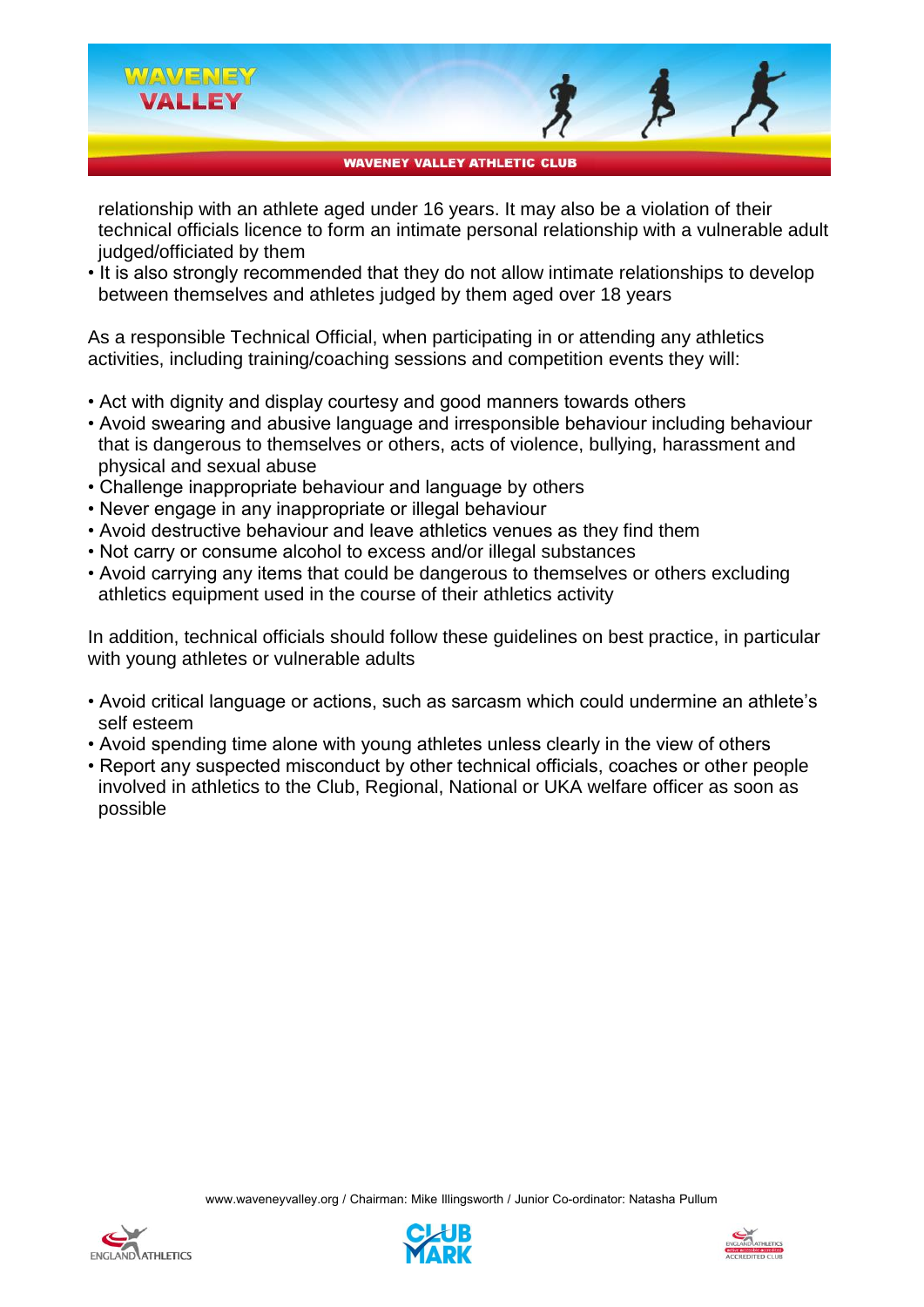

### **Equity Policy Statement and Anti-Bullying and Safeguarding Policies**

#### **Equity Policy Statement**

Waveney Valley Athletics Club believes in equality for everyone, in everything we do.

We will not tolerate discrimination of any type, including, but not limited to: race, ethnic origin, creed, colour, age, ability, disability, sex, sexual preference, religion, political or other beliefs.

The club is committed to everyone having the right to enjoy athletics in an environment free from the threat of intimidation, harassment and abuse. The club respects the right, dignity and worth of every person and will treat everyone equally.

All club members have a responsibility to oppose discriminatory behaviour and promote equality of opportunity.

The club will deal with any incidence of discriminatory behaviour seriously, according to club disciplinary procedures.

#### **Anti-Bullying Policy**

The club has adopted the UKA Anti-Bullying Policy for Clubs 2009. A copy can be found on either the UKA website (www.uka.org.uk) or the club website (www.waveneyvalley.org)

#### **Safeguarding Policy**

The club has adopted the UKA and England Athletics Safeguarding and Protecting Children and Vulnerable Adults in Athletics Policy. A copy can be found on either the UKA website (www.uka.org.uk) or the club website (www.waveneyvalley.org)